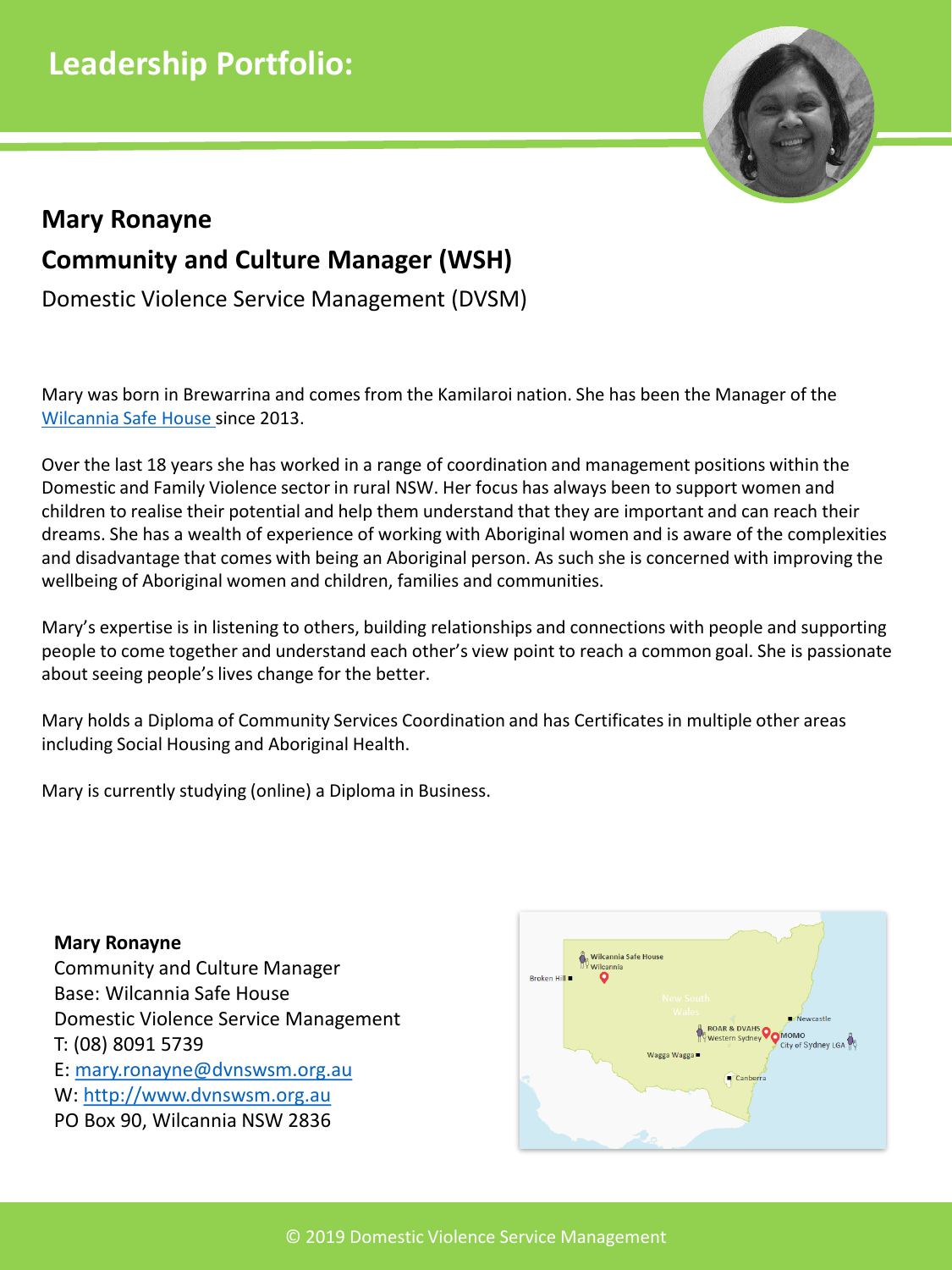**Wilcannia Safe House (WSH)** provides overnight, short and medium term accommodation for women with or without children who are escaping or experiencing Domestic and Family Violence. The accommodation available at the WSH are independent units, however, with agreement from all individuals residing there and those seeking accommodation these units can be shared with separately presenting groups or individuals. The service also provides outreach support for people in the community who are escaping or experiencing Domestic and Family Violence, are homeless, or at risk of homelessness.

The Wilcannia Safe House predominantly supports Aboriginal and Torres Strait Islander people.

- The service prioritises work with;
- •Young People between 16 and 25
- •Women over 25

•Families with children including those escapingDomestic and Family Violence.

The WSH also serves as a community hub, offering a safe and supportive location where women and children can meet; a space where local and visiting services can hold information sessions, events and one-on-one meetings.

# **Key achievements and influence**

### **Mary has been instrumental in the development of…**

- DVSM Resources: [Practitioner Toolkit](http://www.dvnswsm.org.au/our-work/resources/projects-and-initiatives/practitioner-toolkit/) | Project [Concept of Safety](http://www.dvnswsm.org.au/2017/wp-content/uploads/2018/03/Concepts-of-Safety-Report-with-appendix-20.June_.2018-eCopy.pdf) | [Follow My Lead](http://www.insightexchange.net/follow-my-lead/) | Welcome Book & Staying Here Guide
- WSH RRR's Recognise, React, Report Program to increase children and young persons' safety
- WSH Women's Wellbeing Event Supporting young Aboriginal Women and Elders
- Community Calendar for all services in the area
- Domestic and Family Violence awareness raising through Wilcannia Football League
- Wilcannia Community Fashion Parade celebrating and upholding children's rights

### **Mary has built up working relationship with 25 services and holds roles of leadership and influence within…**

- Wilcannia Community Working Party
- Wilcannia Local Suicide Prevention Group
- Central School Reference group
- Central Darling Shire Independent Living Units working group
- Local Domestic Violence Consultative group
- Primary Health Council

### **Mary is sought after by children, young people, individuals, families and services for…**

- Local knowledge of and trust from families and services within Wilcannia
- Ethical and culturally safe practices in supporting families working through judicial processes, far restoration, family breakdown and loss, conflict and mediation
- Safe practices in safeguarding children and young people
- Supporting children and young people who are (or at risk of) disengaging from school